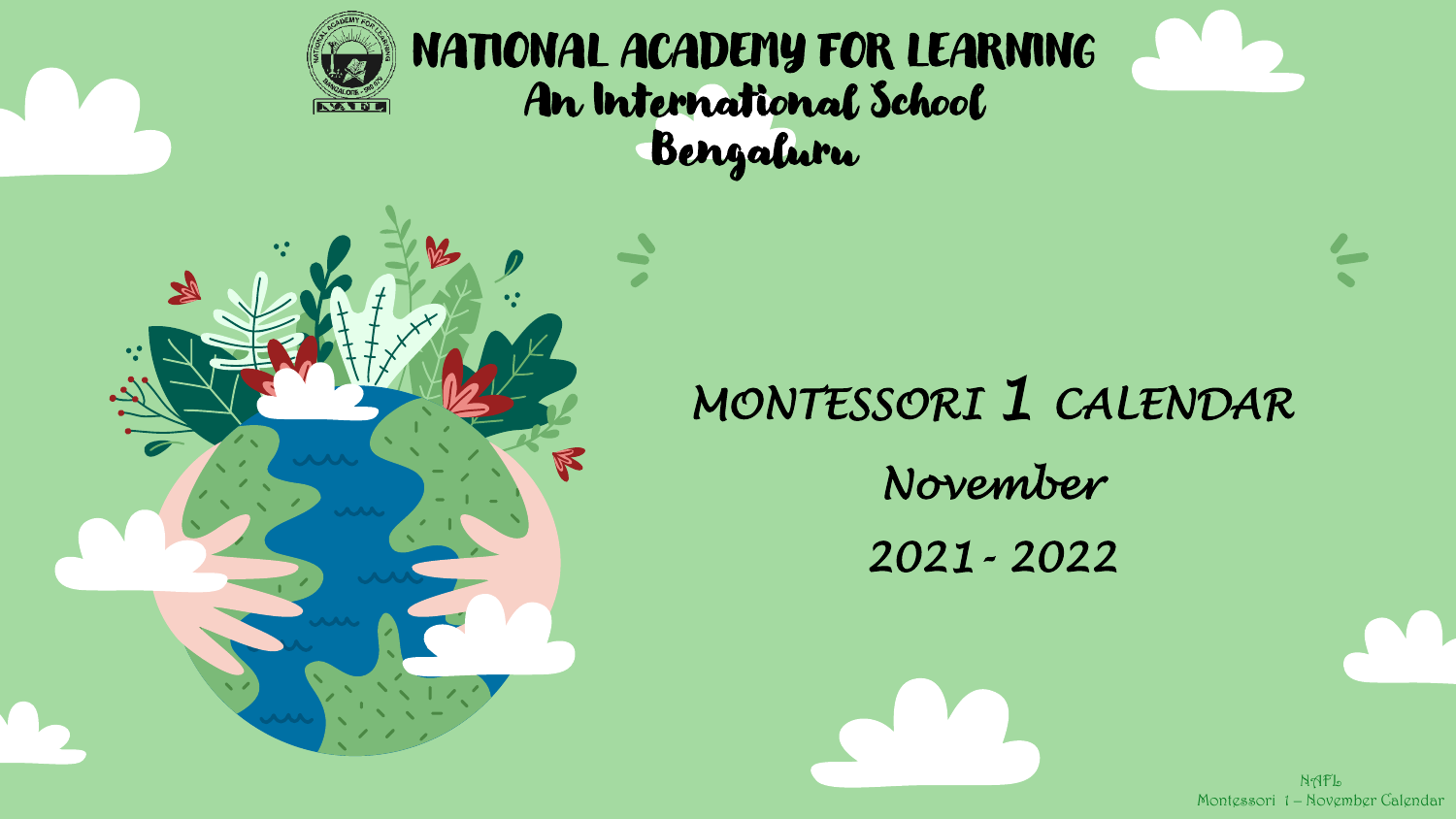

Montessori 1 November – Plant life



Theme-based Synchronous Sessions

#### We discuss…

- Growing, planting and Nature
- Parts of a plant
- Sensory perception through smell with herbs in the kitchen

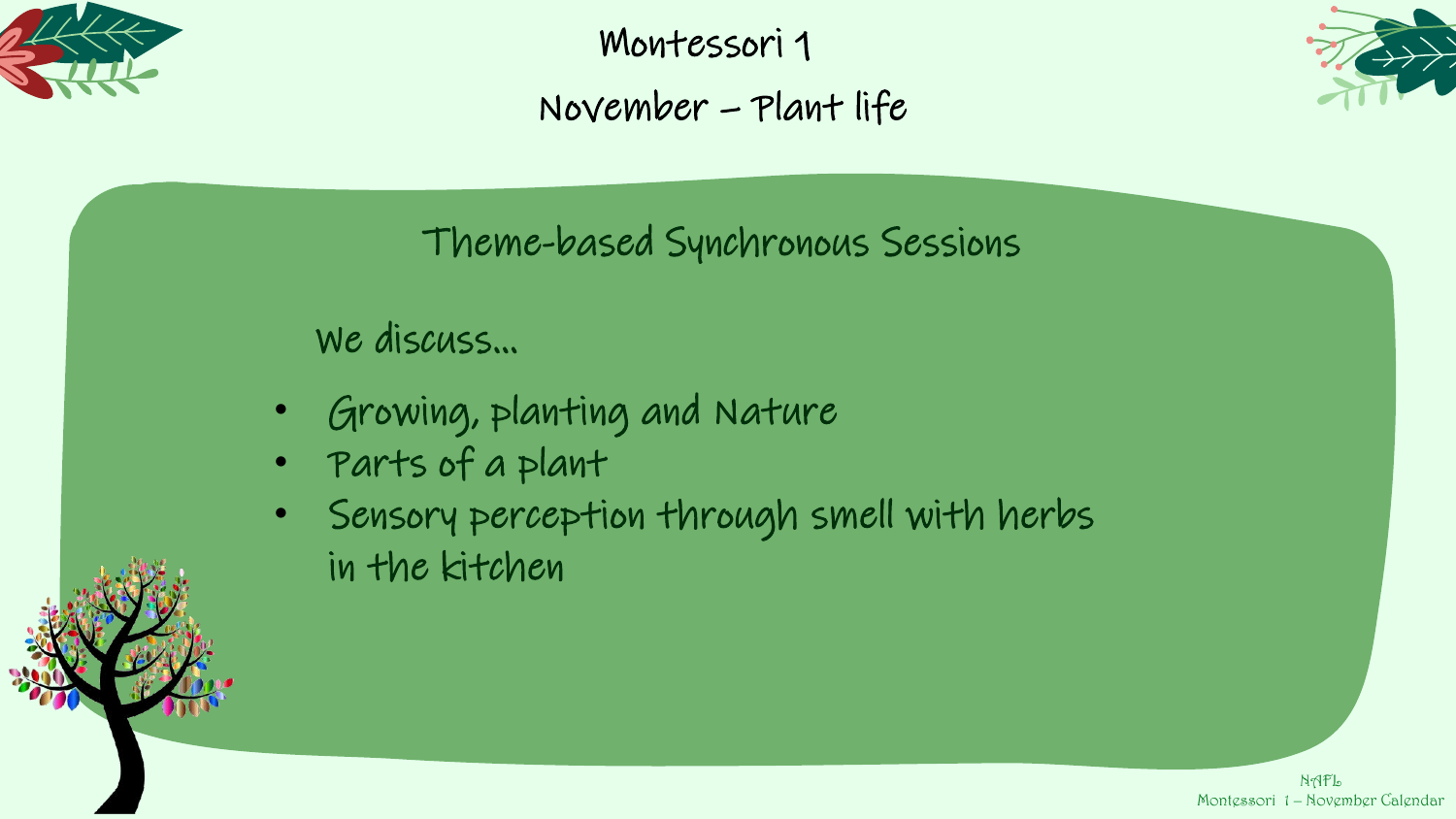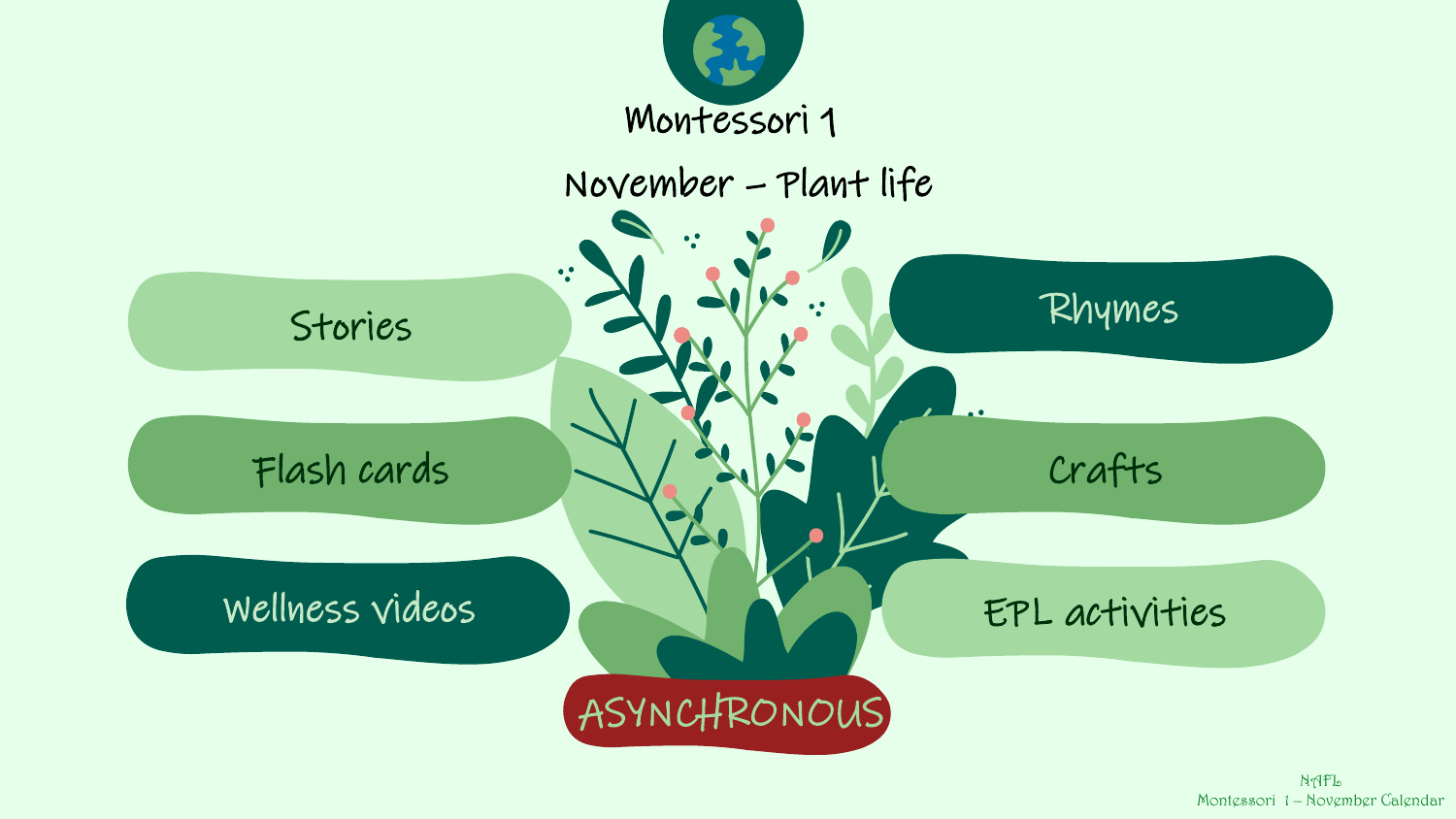## Montessori 1 November – Plant life

SAVE

**THEE** 

## Academic sessions:

#### •Enrichment of vocabulary

- Bangle Activity
- Introduction to Sand
- Paper Letters (m, v, w, e) •Sorting Sounds
- Chit Game
- •Curvilinear shapes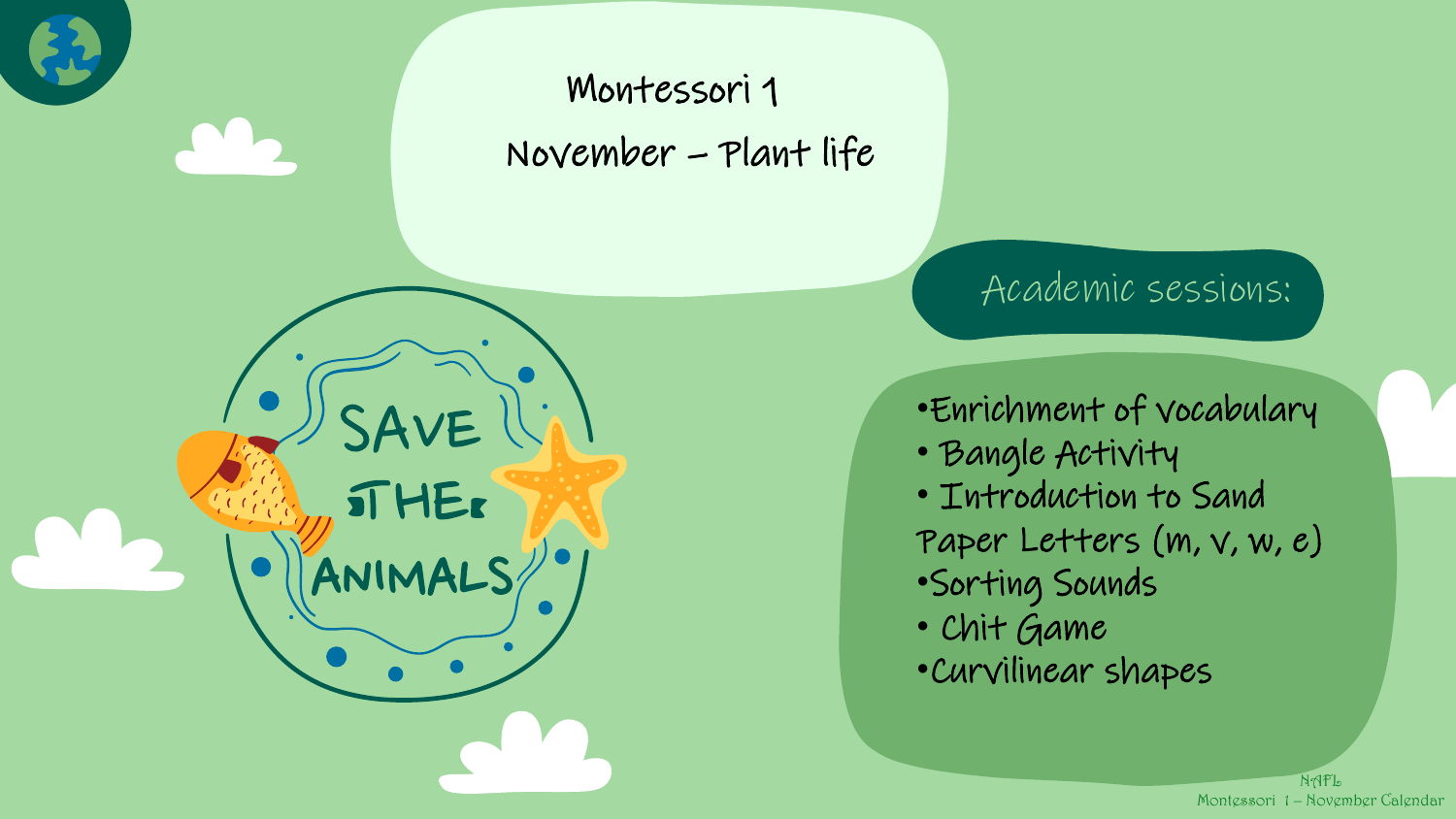Montessori 1 November – Plant life

# Special Days:

Nov 11th : Dress up and pack finger food for a movie experience Nov 13th : Children's Day Celebrations Nov 22nd – 26th : Rainbow week (instructions to follow)

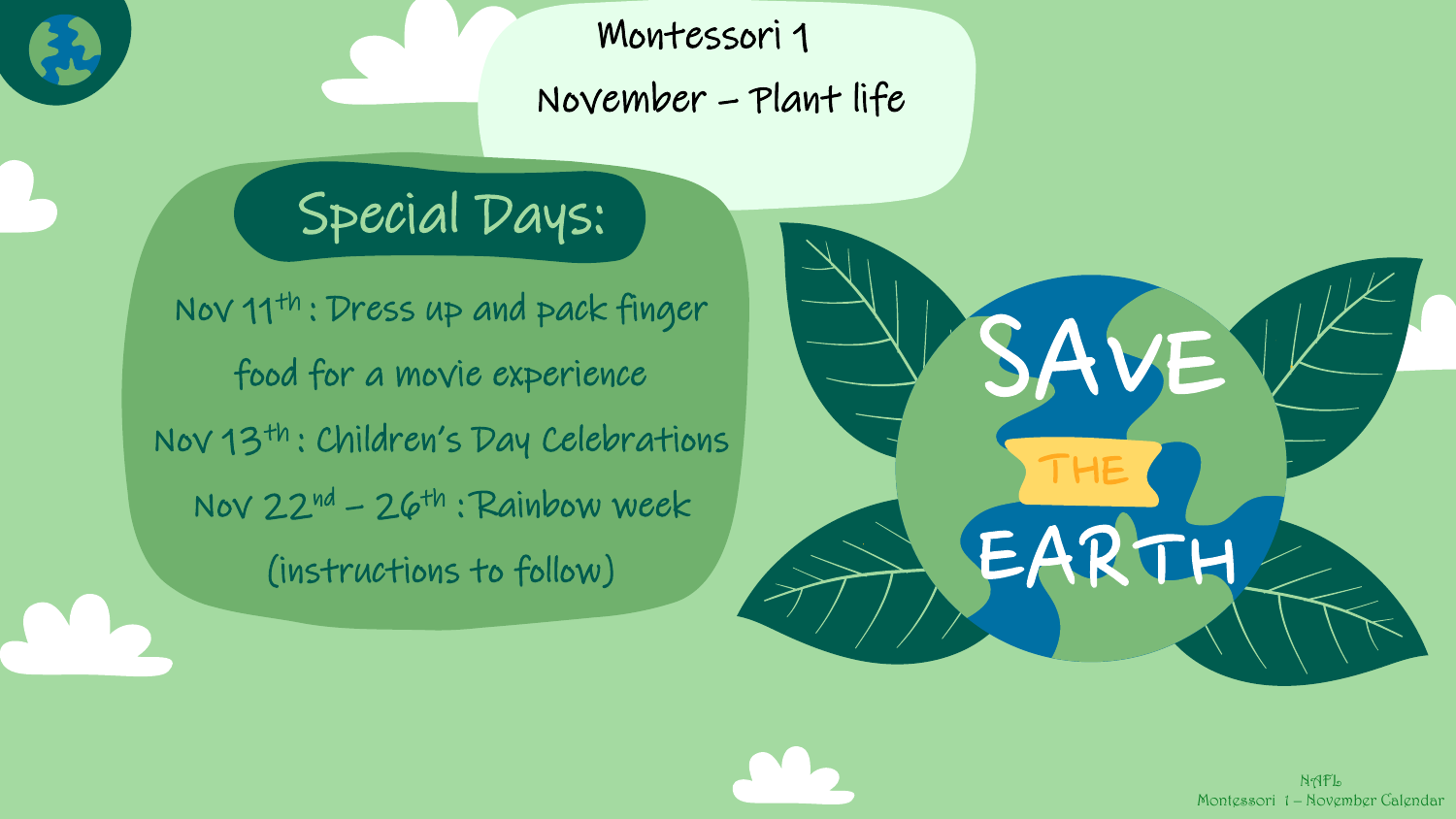

Montessori 1

November – Plant life



Climb every mountain, Ford every stream, Follow every rainbow, till you find your dream! Happy Children's Day!